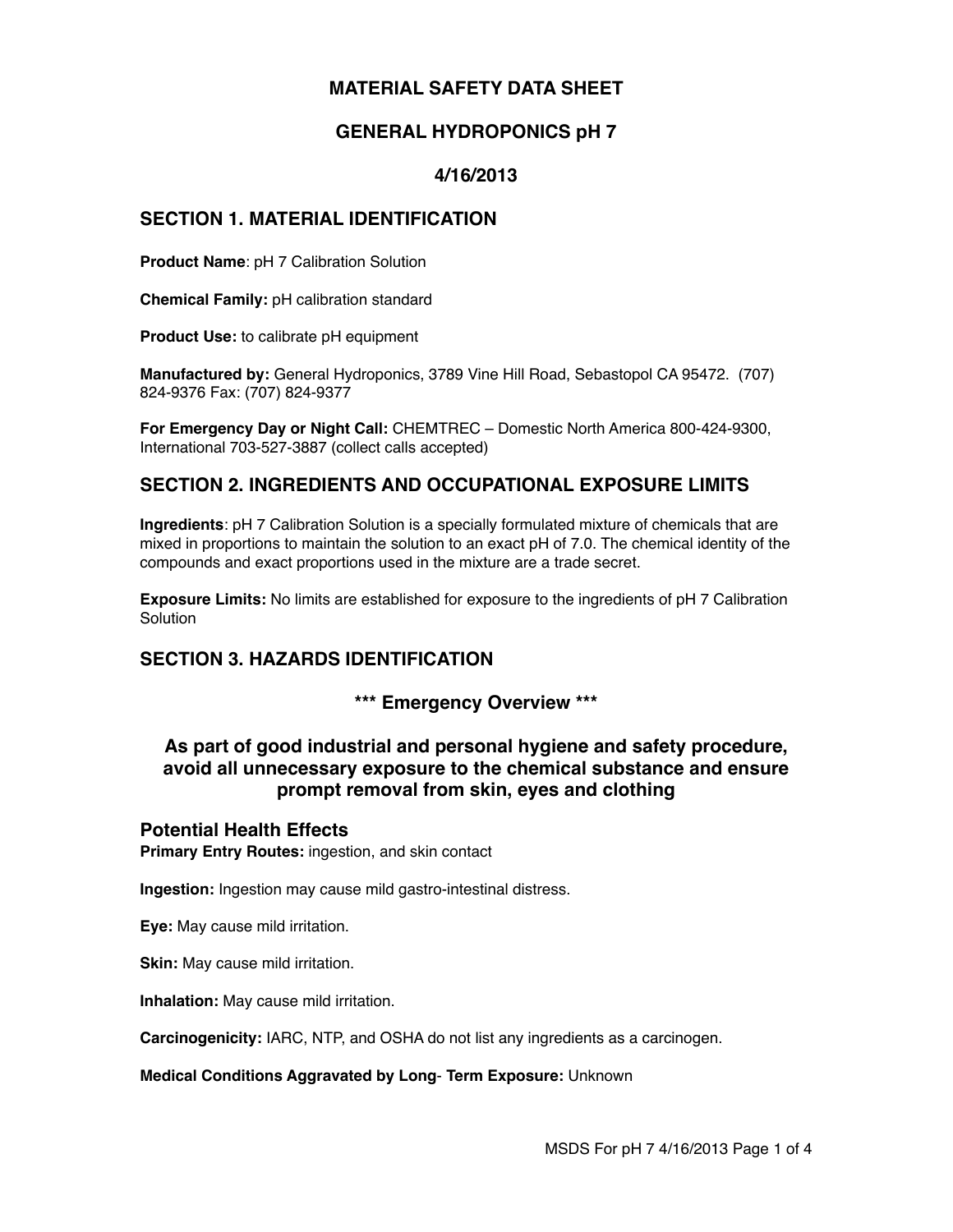**Chronic Effects:** No adverse health effects expected.

**Other:** None

#### **Section 4. FIRST AID MEASURES**

**Ingestion:** If swallowed, give several glasses of water to drink to dilute product. Never give anything by mouth to an unconscious person.Induce vomiting as directed by medical personnel. Call a physician.

**Inhalation:** Remove exposed person to fresh air and support breathing, if necessary. Consult a physician if respiratory distress develops.

**Eye Contact:** Do not allow victim to rub or keep eyes tightly shut. Gently lift eyelids and flush immediately and continuously with flooding amounts of water for at least 15 minutes. Consult a physician or ophthalmologist if pain or irritation develops.

**Skin Contact:** Wash exposed area with mild soap and water. If skin irritation develops, consult a physician.

**After First Aid:** Get appropriate community medical support.

#### **SECTION 5. FIRE AND EXPLOSION DATA**

**Flammability Classification:** pH 7 Calibration Solution is not combustible.

**Flash Point:** Unknown

**Auto-ignition Temperature:** Unknown

**LEL:** Unknown

**Burning Rate**: Unknown

**Extinguishing Media:** Use dry chemical, carbon dioxide, water spray, fog, or foam.

**Unusual Fire or Explosion Hazards:** Container may explode in heat of fire.

**Hazardous Combustion Products:** Can decompose explosively in a fire.

**Special information:** Because fire may produce toxic thermal decomposition products, wear a self-contained breathing apparatus (SCBA) with a full-face piece.

#### **SECTION 6. ACCIDENTAL RELEASE MEASURES**

**Spill/Leak Procedures:** Spills should be wiped up with absorbent materials, or mopped up carefully and held for reclamation or disposal.

**Regulatory Requirements:** Avoid infiltration of the undiluted product into drains, surface water, groundwater, and soil.

#### **SECTION 7. HANDLING AND STORAGE**

**Storage:** Keep product in sealed container when not in use.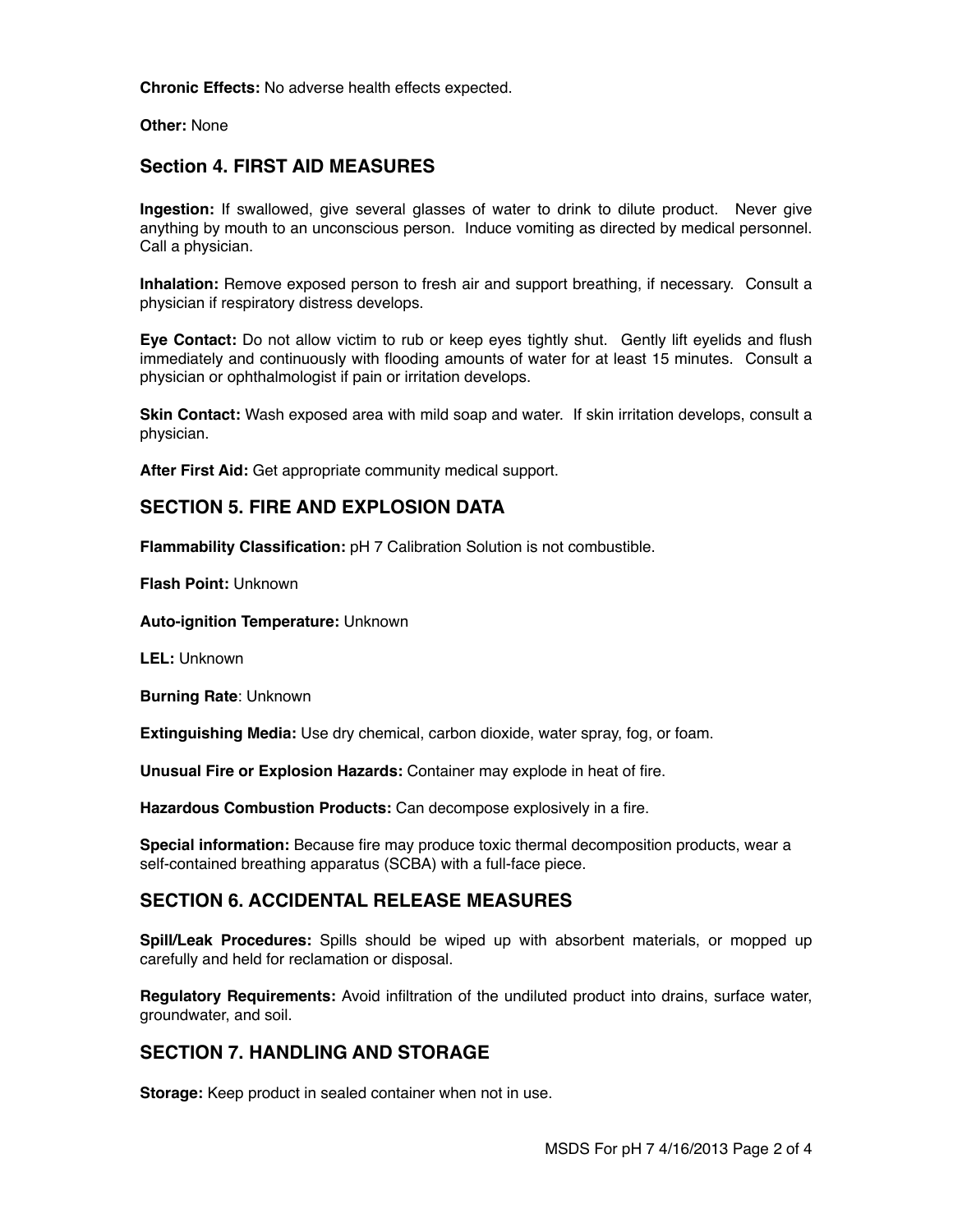**Handling Precautions:** Avoid ingestion, skin contact, eye contact, and inhalation

**Storage Requirements:** Keep in tightly closed containers in a cool, dry, ventilated area.

**Regulatory Requirements:** Follow applicable OSHA regulations.

### **SECTION 8. EXPOSURE CONTROLS / PERSONAL PROTECTION**

**Airborne Exposure Limits:** None established

**Ventilation:** Provide general or local exhaust ventilation.

**Administrative Controls:** Avoid direct contact with the product.

**Respiratory Protection:** If this product is used as directed, respiratory protection is not required. Seek professional advice prior to respirator selection and use. Follow OSHA respirator regulations (29 CFR 1910.134) and, if necessary, wear a MSHA/ NIOSH-approved respirator. If respirators are used, OSHA requires a written respiratory protection program that includes, at least: medical certification, training, fit testing, periodic environmental monitoring, maintenance, inspection, cleaning, and convenient, sanitary storage areas.

**Eye Protection:** when using pH 7 Calibration Solution, contact lenses pose a special hazard. Soft lenses may absorb irritants, and all contact lenses concentrate irritants. Particles may adhere to contact lenses and cause corneal damage.

**Protective Clothing:** Wear impervious protective clothing when the possibility of skin or clothing contamination may exist. Wear neoprene or nitrile gloves when directly handling the product.

**Contaminated Equipment:** Remove this material from shoes and equipment. Launder contaminated clothing before wearing.

**Comments:** Never eat, drink, or smoke in work areas. Practice good personal hygiene after using this product, especially before eating drinking, smoking, using the toilet, or applying cosmetics

# **SECTION 9. PHYSICAL AND CHEMICAL PROPERTIES**

**Physical State:** Aqueous solution

**Density:** 1.01

**pH**: 7

**Appearance and Odor:** green, slight odor of thyme

**Odor Threshold Range:** Unknown

**Vapor Pressure:** Unknown

**Water Solubility:** Soluble

**Boiling Point:** 1010 c

Melting point: 1<sup>0</sup> c